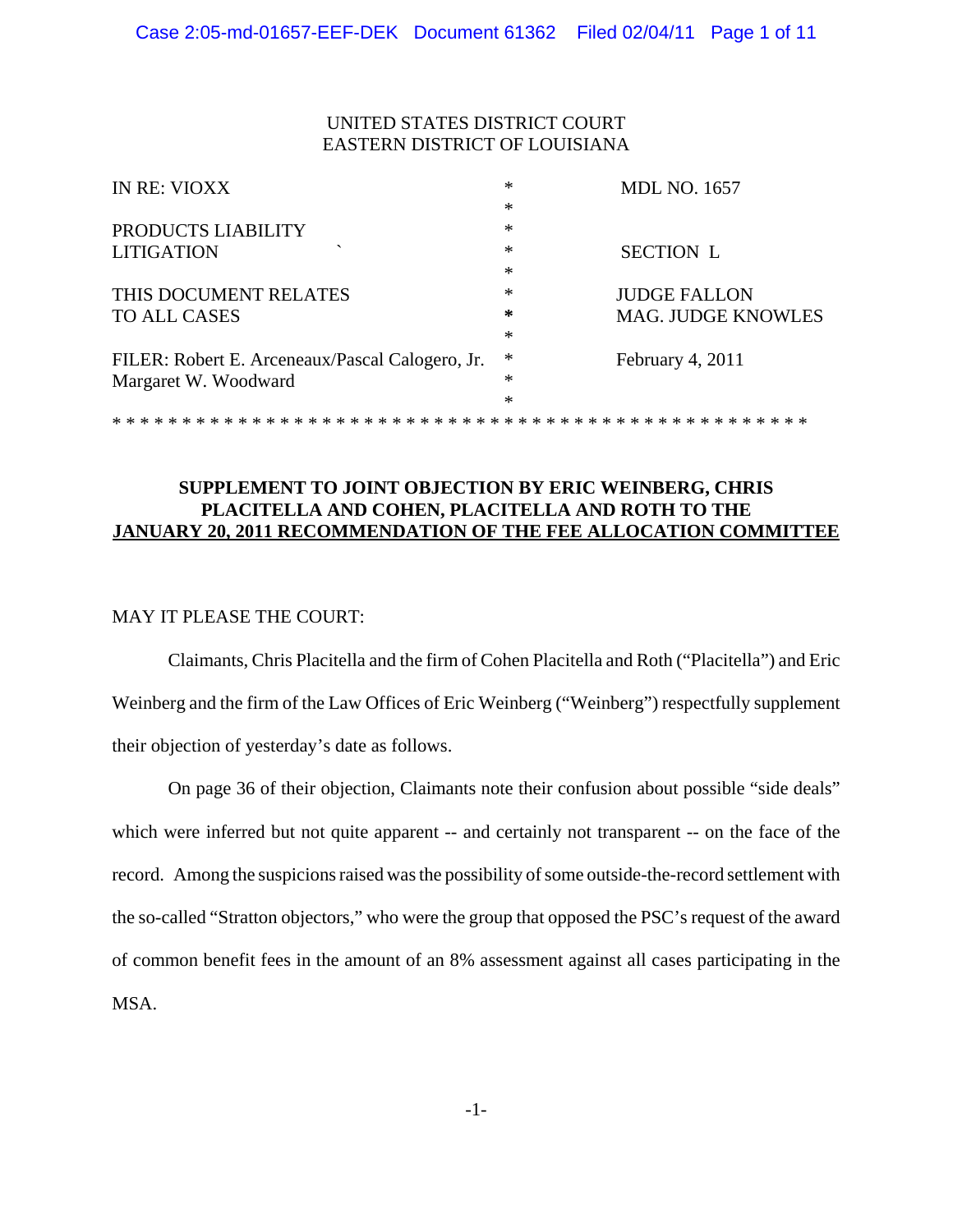# Case 2:05-md-01657-EEF-DEK Document 61362 Filed 02/04/11 Page 2 of 11

Claimants offer two documents to supplement their objection. Attached hereto as Exhibit A is a transcript of "private proceedings between counsel." Present were: FAC member Russ Herman, FAC member Andy Birchfield, FAC member Christopher Seeger, and Objector Michael Stratton, along with the court reporter who prepared the transcript. Mr. Birchfield identified Mr. Herman as "plaintiff liaison counsel," and himself and Mr. Seeger as "co-lead counsel." He further stated that Mr. Herman "is speaking on behalf of the NPC,<sup>1</sup>" although Mr. Herman never spoke at all, except to say, at the end of the proceeding, "Correct." Tr., pp. 3, 5. Mr. Stratton appeared "on behalf of all the objectors to the plaintiff liaison counsel's petition for assessment." *Id.* at 3. Mr. Birchfield recited the agreement reached to resolve the Stratton group's objection to the 8% fee assessment requested by the PLC:

The parties have agreed that each side will recommend to the Court that there be a global assessment in the amount of 7.5 percent. For each of the objectors who timely filed an objection to the plaintiff liaison counsel's petition, they will pay a total of a 4 percent assessment, and the difference will be disbursed from the account that's held in escrow now by Brown Greer.

The aggregate amount for that list of objectors is \$18,539,236.85. That amount will be transferred to the trust account at Stratton Faxon to be disbursed to the objectors by Mr. Stratton. Any common benefit fees will be a matter of agreement between Mr. Stratton and the individual objectors.

(Tr., p. 3). On the following day, Mr. Stratton apparently acted upon his commitment to recommend

a global assessment in the amount of 7.5 percent by directing such a letter to the Court. Attachment

B. Although the parties to the agreement speak in terms of a recommendation to the Court, no order

 $1$  Why Mr. Herman would appear in that capacity is unclear from the transcript. The function of the NPC was to negotiate a settlement with Merck; it had no ostensible authority over the distribution of funds among common benefit attorneys. That task was assigned to the FAC, headed by Mr. Herman.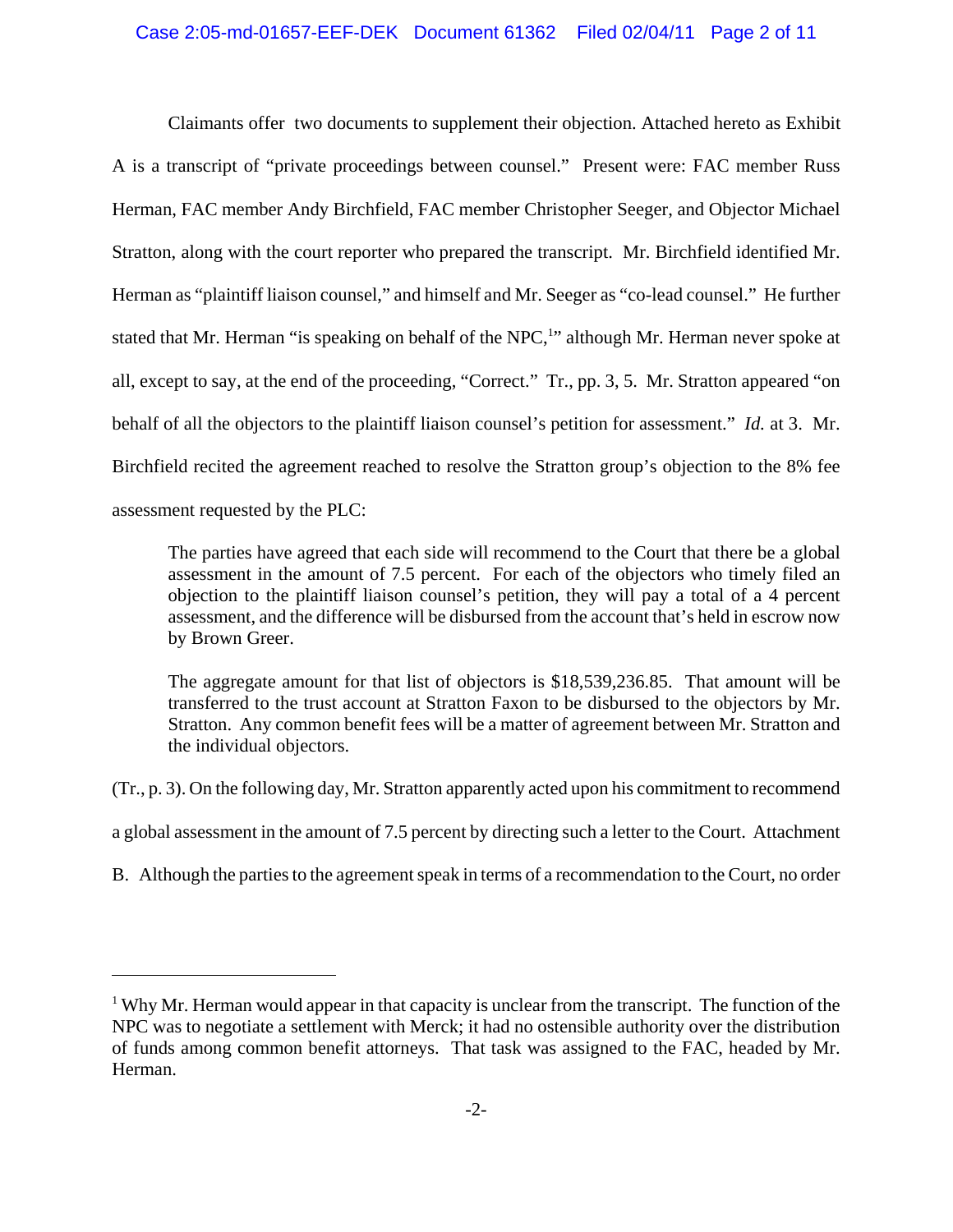appears of record adopting or approving the agreement, or authorizing the disbursement of funds<sup>2</sup>.

 In order to justify an allocation of 5.8% of the common benefit fund, the FAC would have to have addressed the *Johnson* factors or provided the Court with some other compelling justification for the allocation. *In re High Sulfur Content Gasoline Products Liability Litigation,* 517 F. 3d 220 (5th Cir. 2008) ( "This Circuit does not forbid a district court to rely on fee allocation proposals submitted by attorneys. The proposals must, however, be factually supportable and consistent with the Johnson factors.") Because the FAC's proposed allocations do not comply with this requirement in the main, it is difficult to understand how they might have done so for the Stratton group alone, and without the process of notice, hearing, objection and review that this Court has so painstakingly put in place for the rest of the fund. Movants, however, do not know enough about this possible invasion of the common benefit fund to speculate how or on what legal basis it might have been accomplished.

This settlement, if concluded, raises procedural and substantive issues which must be investigated thoroughly in the discovery phase of this Court's procedure. It also adds considerable fuel to the pending request that claimants had previously filed, and which has been under submission since January 6, 2011, asking for access to and production of all side deals and private agreements that affect the amount each firm might receive despite what is patent on the face of the recommended allocation, or any division approved by the Court. The transparency demands of *In* re High Sulfur Content Gasoline Products Liability Litigation, 517 F. 3d 220 (5<sup>th</sup> Cir. 2008), would appear to demand that any such agreements be made public as soon as possible, so that parties can

<sup>&</sup>lt;sup>2</sup>Nonetheless, it appears that a disbursement has been made. The Snapka Objection, filed this date, indicates that Snapka, a member of the Stratton group, received a *pro rata* share of the disbursement. *See* Snapka Law Firm Objection, at p. 9, n. 5.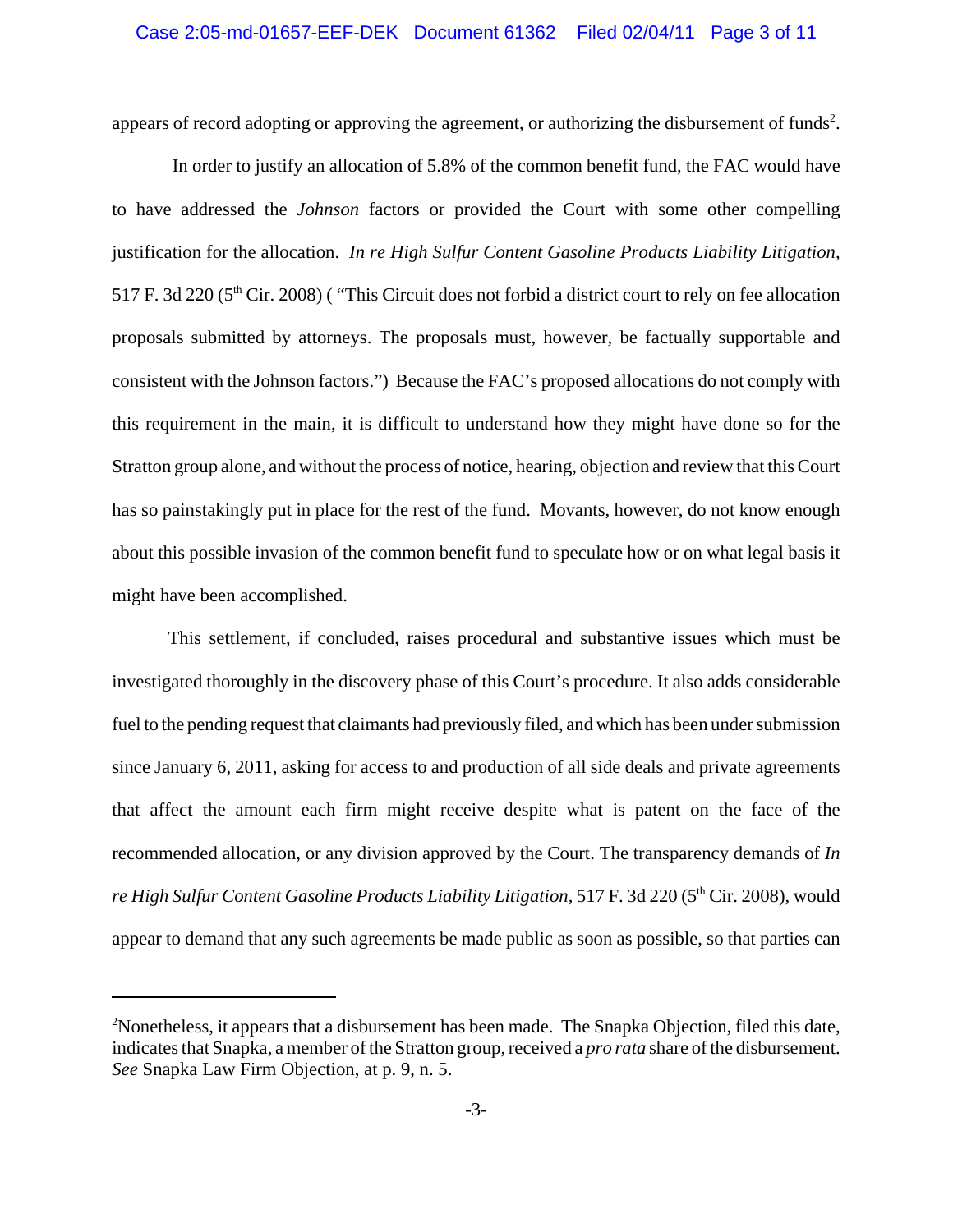learn all the facts that would enable them to compare "apples to apples" and not "apples to oranges,"

in the dark, as was the concern of the *High Sulfur* Court.

Respectfully submitted:

Robert & Acceneaux

\_\_\_\_\_\_\_\_\_\_\_\_\_\_\_\_\_\_\_\_\_\_\_\_\_\_\_\_\_\_\_\_ Robert E. Arceneaux, La Bar No. 01199 ROBERT E. ARCENEAUX LLC 47 Beverly Garden Drive Metairie, LA 70001 (504) 833-7533 office (504) 833-7612 fax rea7001@cox.net

Pascal F. Calogero, Jr., La. Bar No. 03802 AJUBITA, LEFTWICH & SALZER, L.L.C. 1100 Poydras Street New Orleans LA 70163-1950 (504) 582-2300 office (504) 582-2310 fax pcalogero@alsfirm.com

Margaret E. Woodward, La. Bar No. #13677 3701 Canal Street, Suite C New Orleans, Louisiana 70119 (504) 301-4333 office (504) 301-4365 fax mewno@aol.com

Attorneys for Eric H. Weinberg, Chris Placitella, and Cohen, Placitella and Roth

# **CERTIFICATE OF SERVICE**

I hereby certify that the above and foregoing Joint Motion To Suspend has been served on Liaison Counsel, Russ Herman and Phillip Wittmann, by U.S. Mail and e-mail, and by upon all parties by electronically uploading the same to LexisNexis File & Serve Advanced in accordance with Pre Trial Order No.8, on this date, February 4, 2011.

Robert & Acceneaux

\_\_\_\_\_\_\_\_\_\_\_\_\_\_\_\_\_\_\_\_\_\_\_\_\_\_\_\_\_\_\_\_\_\_\_\_\_\_\_\_\_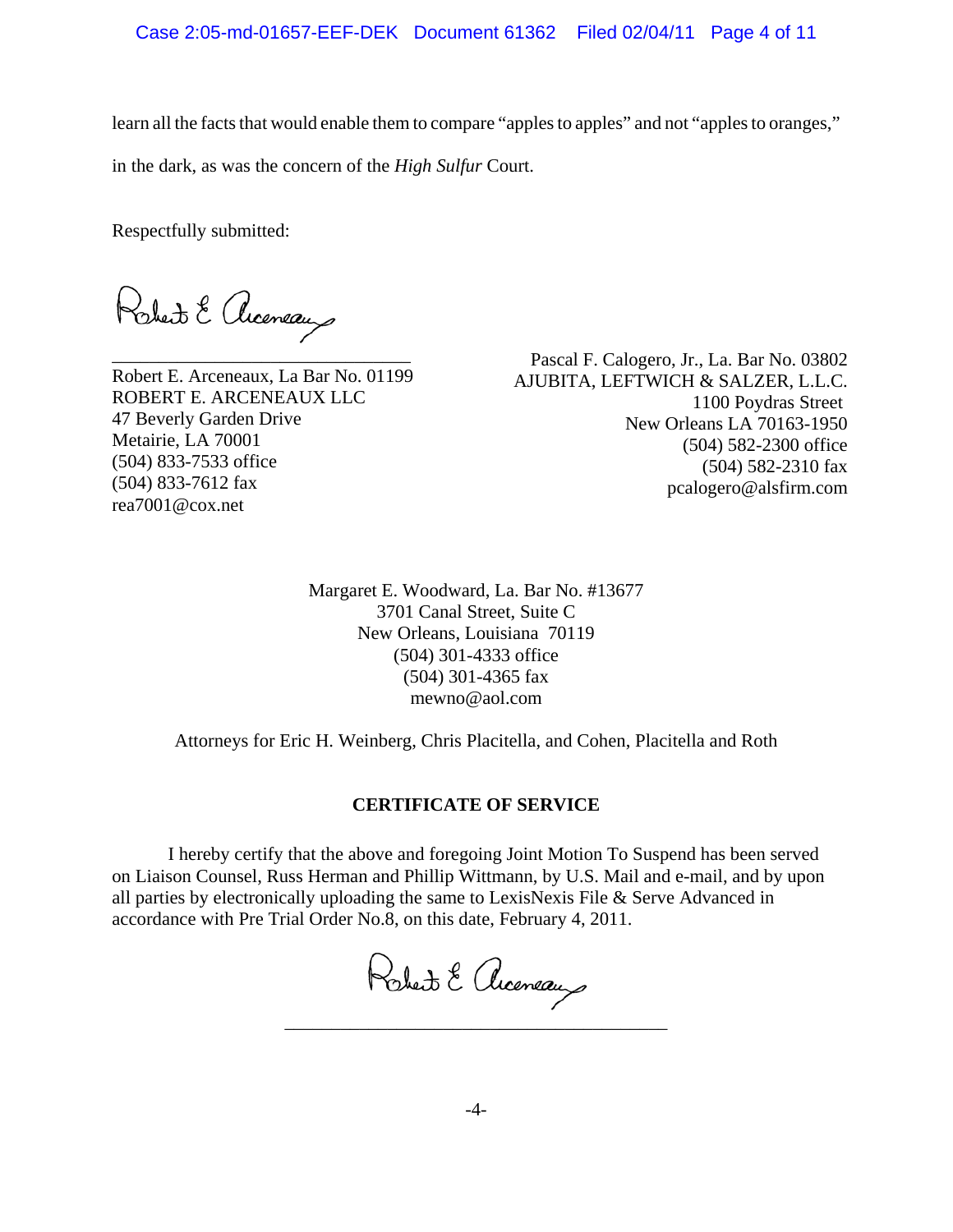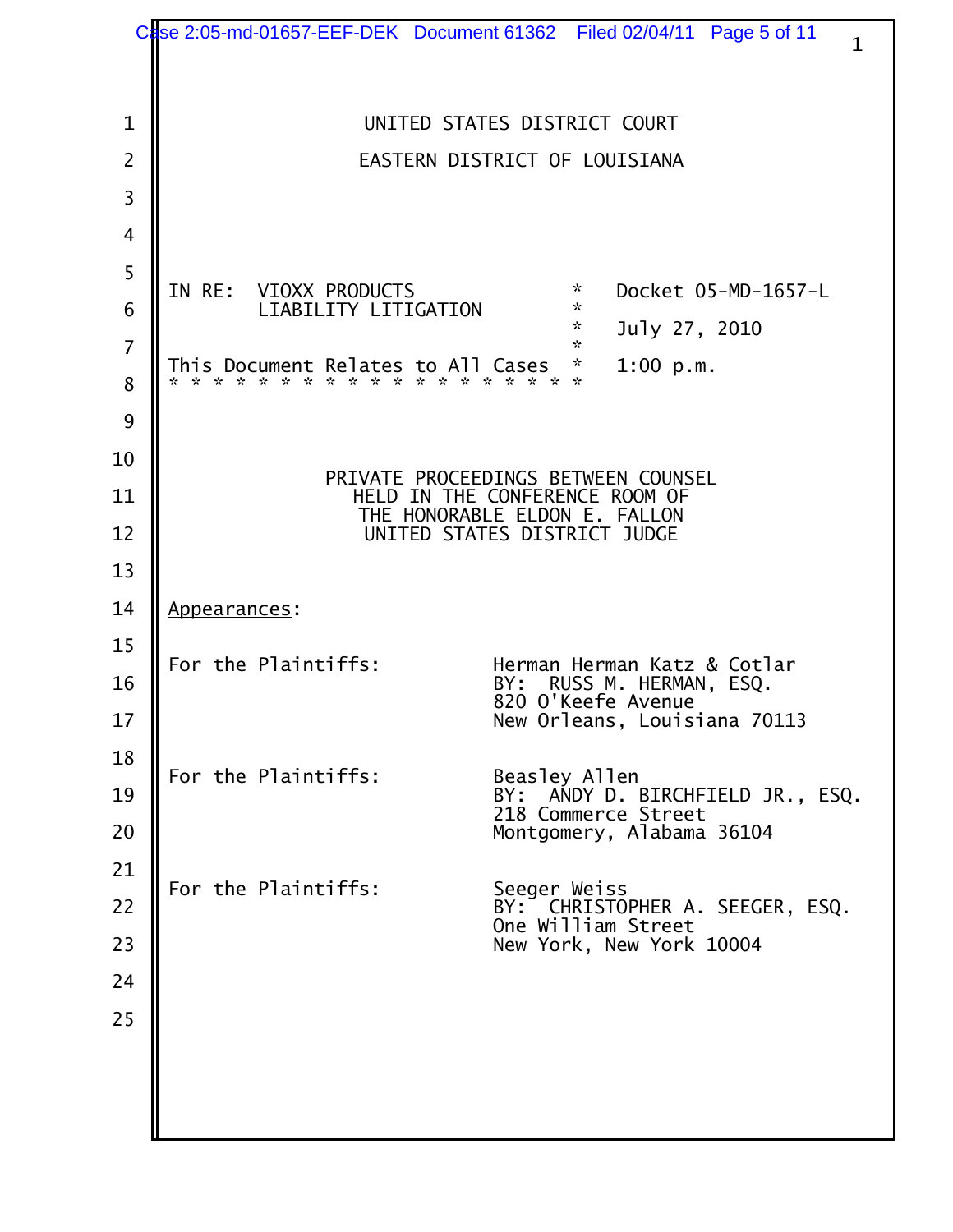|                     |                          | se 2:05-md-01657-EEF-DEK Document 61362    Filed 02/04/11    Page 6 of 11                    | $\overline{2}$ |
|---------------------|--------------------------|----------------------------------------------------------------------------------------------|----------------|
|                     |                          |                                                                                              |                |
| $\mathbf{1}$        | Appearances:             |                                                                                              |                |
| $\overline{2}$<br>3 | For the Objectors:       | Stratton Faxon<br>BY: MICHAEL STRATTON, ESQ.                                                 |                |
| 4                   |                          | 59 Elm Street<br>New Haven, Connecticut 06510                                                |                |
| 5                   | Official Court Reporter: |                                                                                              |                |
| 6                   |                          | Toni Doyle Tusa, CCR, FCRR<br>500 Poydras Street, Room B-406<br>New Orleans, Louisiana 70130 |                |
| 7                   |                          | $(504)$ 589-7778                                                                             |                |
| 8                   |                          |                                                                                              |                |
| 9                   |                          |                                                                                              |                |
| 10                  |                          | Proceedings recorded by mechanical stenography; transcript                                   |                |
| 11<br>12            | produced by computer.    |                                                                                              |                |
| 13                  |                          |                                                                                              |                |
| 14                  |                          |                                                                                              |                |
| 15                  |                          |                                                                                              |                |
| 16                  |                          |                                                                                              |                |
| $17\,$              |                          |                                                                                              |                |
| 18                  |                          |                                                                                              |                |
| 19                  |                          |                                                                                              |                |
| 20                  |                          |                                                                                              |                |
| 21                  |                          |                                                                                              |                |
| 22                  |                          |                                                                                              |                |
| 23                  |                          |                                                                                              |                |
| 24                  |                          |                                                                                              |                |
| 25                  |                          |                                                                                              |                |
|                     |                          |                                                                                              |                |
|                     |                          |                                                                                              |                |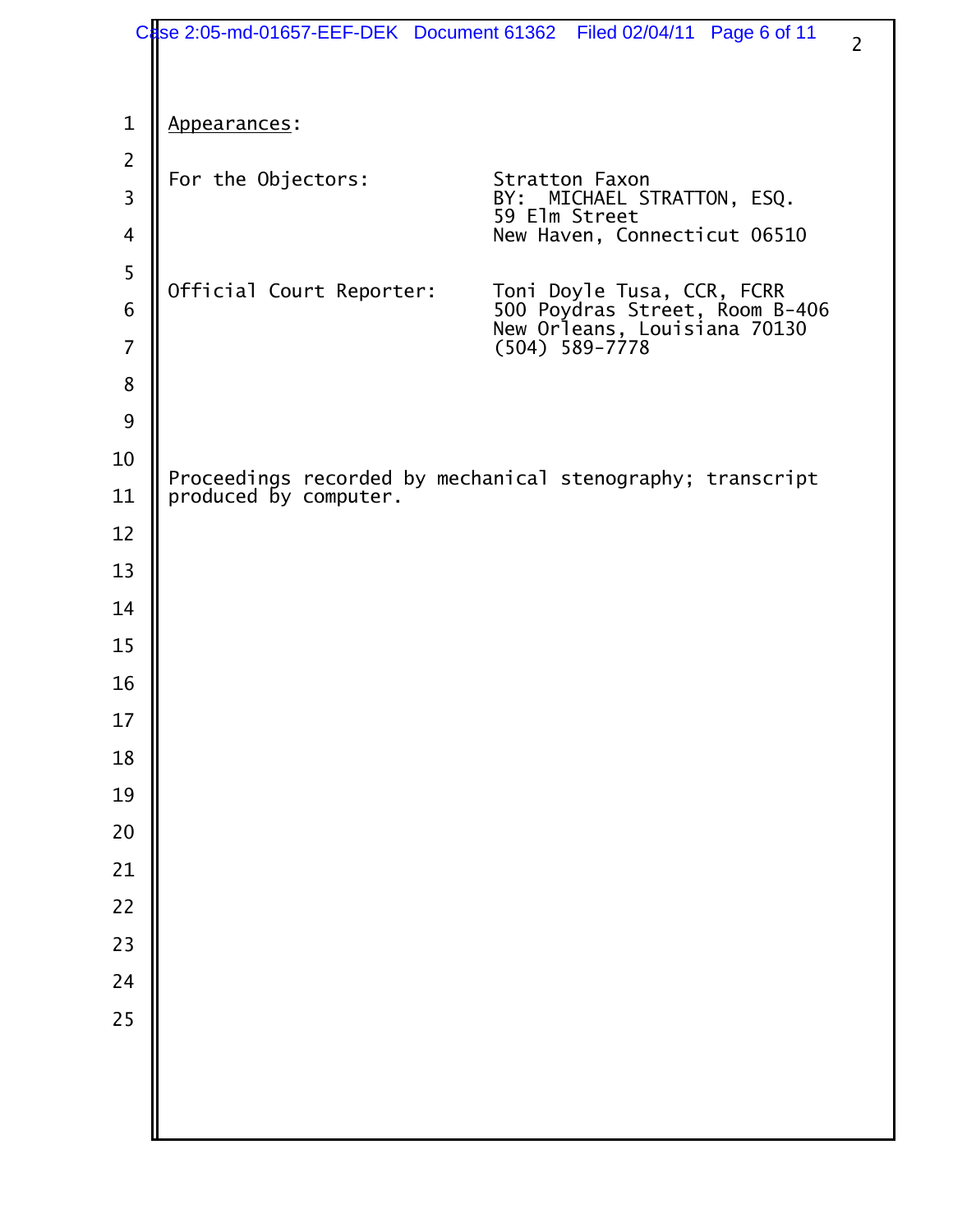|                | Case 2:05-md-01657-EEF-DEK Document 61362 Filed 02/04/11 Page 7 of 11<br>3 |
|----------------|----------------------------------------------------------------------------|
|                |                                                                            |
| 1              | <b>PROCEEDINGS</b>                                                         |
| $\overline{2}$ | (July 27, 2010)                                                            |
| 3              | (WHEREUPON the following proceedings were held in                          |
| 4              | chambers outside the presence of the Court.)                               |
| 5              | MR. BIRCHFIELD: Here in the conference room we have                        |
| 6              | Michael Stratton, who serves as the liaison for the objectors;             |
| $\overline{7}$ | Russ Herman, who is plaintiff liaison counsel; co-lead counsel             |
| 8              | Chris Seeger and Andy Birchfield. This is in MDL Docket 1657.              |
| 9              | We have entered into a private agreement where                             |
| 10             | Mr. Stratton is speaking on behalf of all of the objectors to              |
| 11             | the plaintiff liaison counsel's petition for assessment and                |
| 12             | Russ Herman is speaking on behalf of the NPC.                              |
| 13             | The parties have agreed that each side will                                |
| 14             | recommend to the Court that there be a global assessment in the            |
| 15             | amount of 7.5 percent. For each of the objectors who timely                |
| 16             | filed an objection to the plaintiff liaison counsel's petition,            |
| 17             | they will pay a total of a 4 percent assessment, and the                   |
| 18             | difference will be disbursed from the account that's held in               |
| 19             | escrow now by BrownGreer.                                                  |
| 20             | The aggregate amount for that list of objectors                            |
| 21             | is \$18,539,236.85. That amount will be transferred to the                 |
| 22             | trust account at Stratton Faxon to be disbursed to the                     |
| 23             | objectors by Mr. Stratton. Any common benefit fees or costs                |
| 24             | will be a matter of agreement between Mr. Stratton and the                 |
| 25             | individual objectors.                                                      |
|                |                                                                            |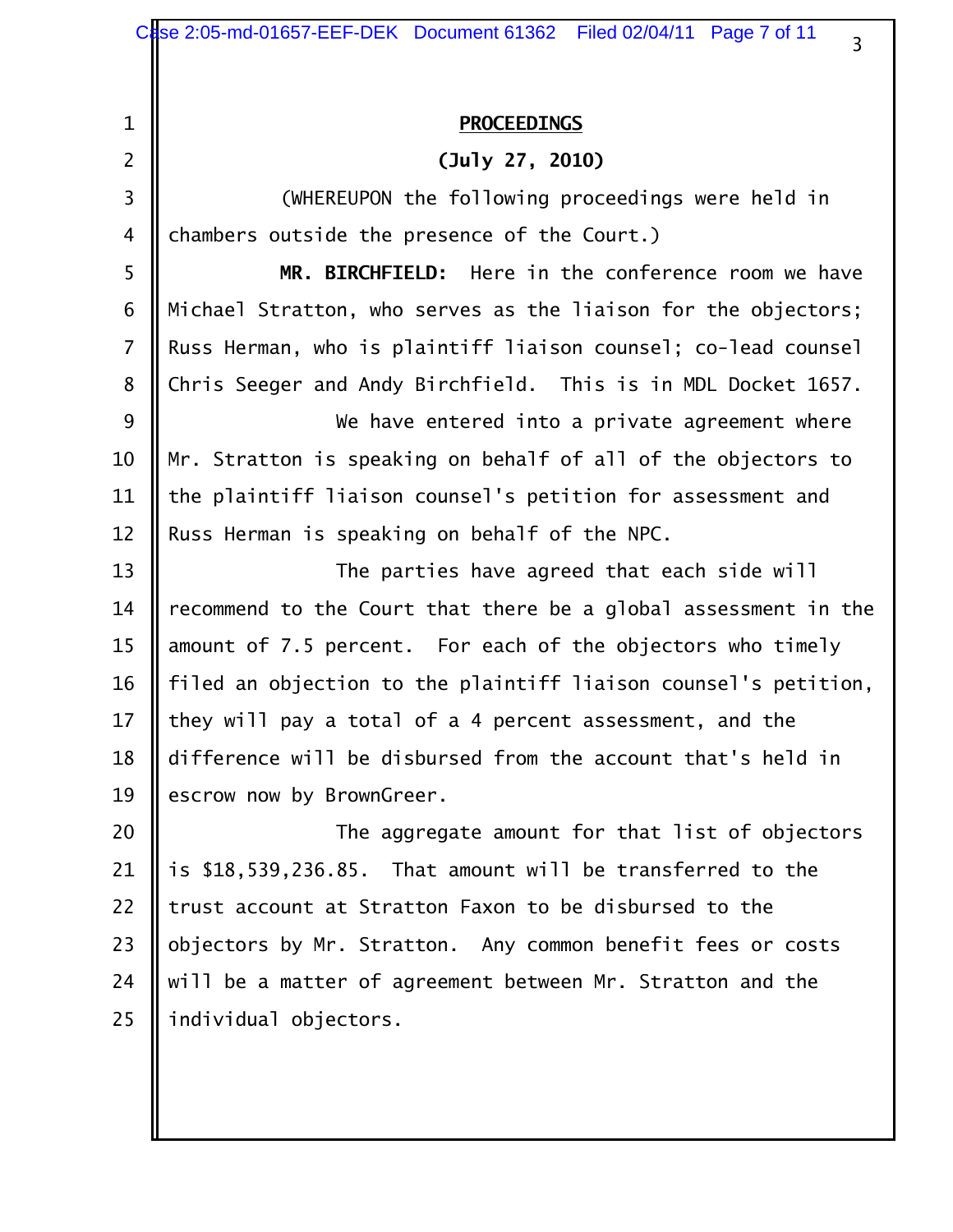1 The parties will prepare a list of objectors 2  $\parallel$  that will be submitted to BrownGreer for the amount of the 3 || funds to be released for each of those individual accounts. 4 || Again, the aggregate, that total sum, will be wired to the 5 I trust account of Stratton Faxon.

 6 **MR. SEEGER:** I would just like, for the record, for 7 || Mike to acknowledge the reasonableness of the 7.5 percent.

 **MR. STRATTON:** Yes. As the liaison counsel for the  $\parallel$  objectors, we have gotten well through discovery. We have 10 Spoken to experts. We have taken depositions, had depositions 11 || taken of us, and done the research. At the end of the day, on  $\parallel$  behalf of all the objectors, I can say that we all feel  $\parallel$  7.5 percent is a reasonable fee for the common benefit  $\parallel$  attorneys in this case.

15 || I would also add that any future cases that 16 | result in some sort of recovery brought by anybody who was a 17  $\parallel$  timely objector to this fee petition will be treated at the 18 || 4 percent level.

19 Further, it's our understanding that BrownGreer 20  $\parallel$  will be instructed as soon as possible to make this 21 disbursement to the objectors via the Stratton Faxon trustee 22  $\parallel$  account.

23 **MR. BIRCHFIELD:** I will transmit a list to you of the 24  $\parallel$  objectors and the amount for you to verify that each of the 25  $\parallel$  objectors is listed and the amount is correct. Once you give

4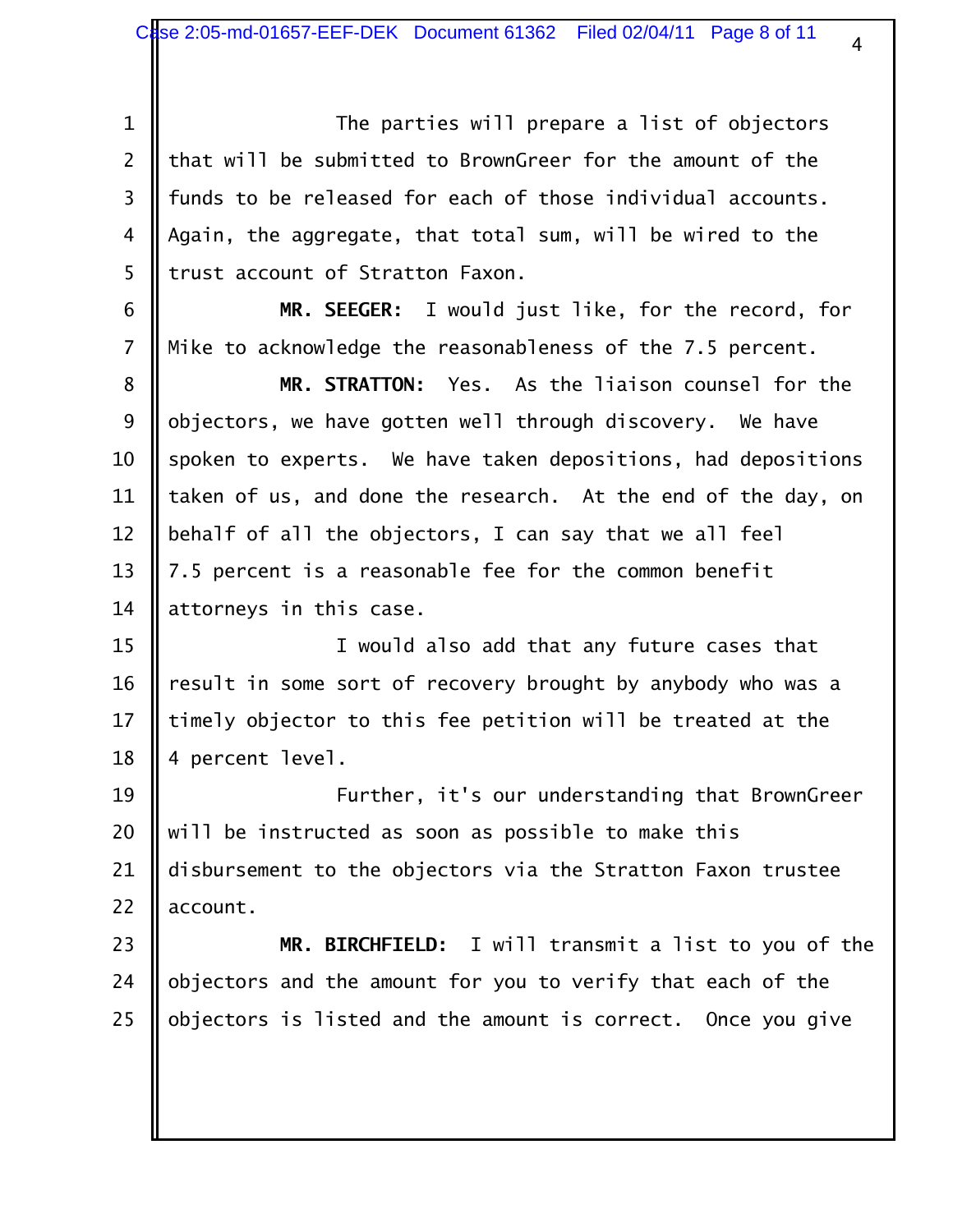1  $\parallel$  that to us, then we will act promptly to instruct BrownGreer to 2  $\parallel$  release the funds.

 3 **MR. STRATTON:** Liaison counsel for the objectors, 4 | being me, on behalf of all of the objectors in this case to the 5 || fee petition, withdraw all of those objections. We no longer 6  $\parallel$  have any objection to the fee petition filed by the NPC to the 7 | extent that our recommendation is that it ought to be reduced 8 || to 7.5 percent. We'll be putting that on the record.

 9 **MR. HERMAN:** One other issue. We all recognize that 10 Judge Fallon, as the MDL judge in this matter, has the 11 || authority and power to reduce the 7.5 percent that we have 12 | recommended but will not increase the fund beyond 7.5 percent.

13 **MR. SEEGER:** Correct.

 **MR. STRATTON:** Correct. It's also understood by  $\parallel$  everybody here, Mr. Herman, I'm assuming, that in no case will  $\parallel$  any of the objectors ever pay more than 4 percent of their 17 || aggregate settlements for the fees of common benefit lawyers in  $\parallel$  this case. I just want to make that crystal clear. That's  $\parallel$  true? 4 percent is it. That's what they are paying into the  $\parallel$  quantum.

21 **MR. HERMAN:** Correct.

23

24

25

22 **\* \* \*** 

5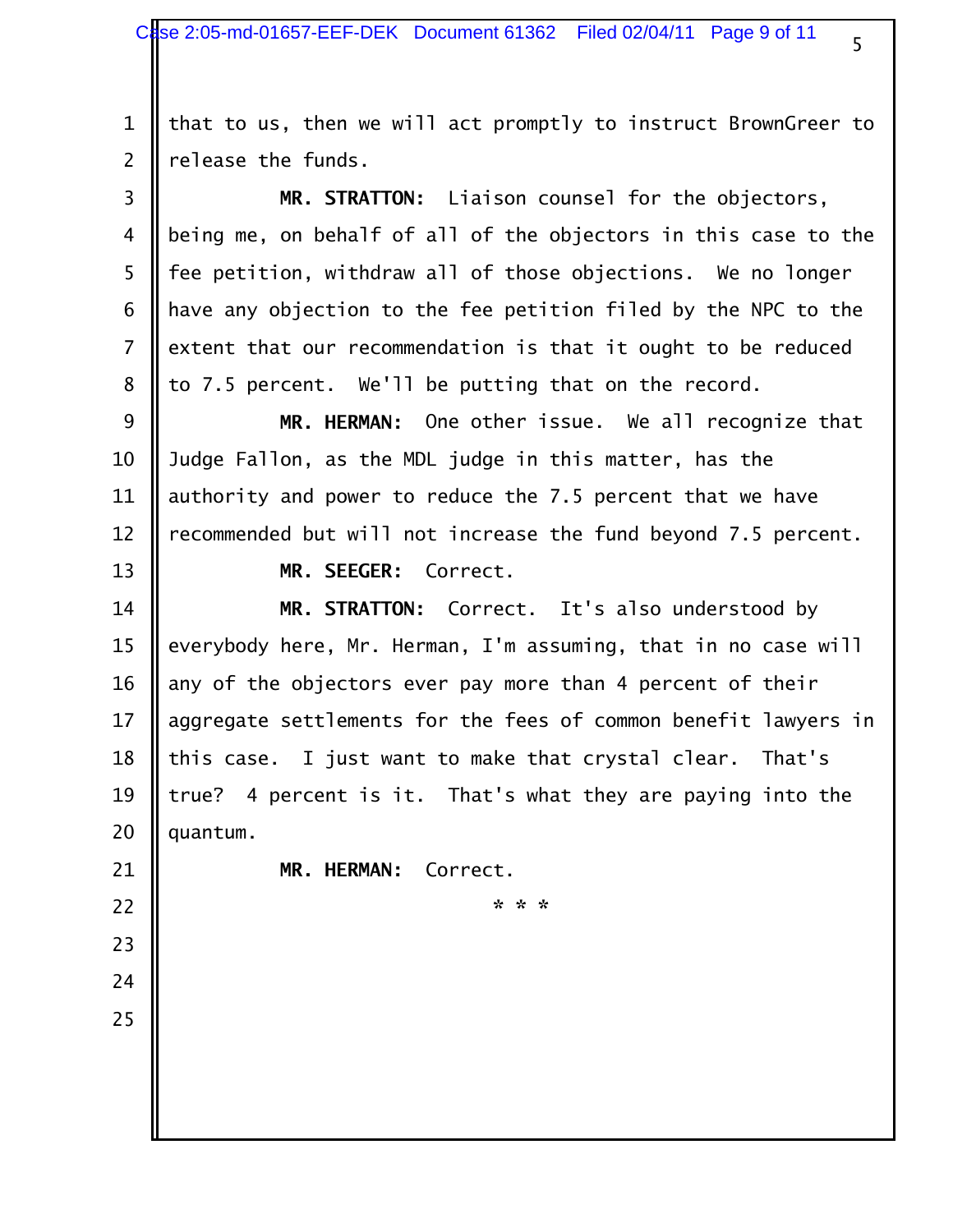|                | Case 2:05-md-01657-EEF-DEK Document 61362 Filed 02/04/11 Page 10 of 11<br>6 |
|----------------|-----------------------------------------------------------------------------|
|                |                                                                             |
| 1              | <b>CERTIFICATE</b>                                                          |
| $\overline{2}$ | I, Toni Doyle Tusa, CCR, FCRR, Official Court                               |
| 3              | Reporter for the United States District Court, Eastern District             |
| 4              | of Louisiana, do hereby certify that the foregoing is a true                |
| 5              | and correct transcript, to the best of my ability and                       |
| 6              | understanding, from the record of the proceedings in the                    |
| $\overline{7}$ | above-entitled and numbered matter.                                         |
| 8              |                                                                             |
| 9              |                                                                             |
| 10             | s/ Toni Doyle Tusa<br>Toni Doyle Tusa, CCR, FCRR                            |
| 11             | Official Court Reporter                                                     |
| 12             |                                                                             |
| 13             |                                                                             |
| 14             |                                                                             |
| 15             |                                                                             |
| 16             |                                                                             |
| 17             |                                                                             |
| 18             |                                                                             |
| 19             |                                                                             |
| 20             |                                                                             |
| 21             |                                                                             |
| 22             |                                                                             |
| 23             |                                                                             |
| 24             |                                                                             |
| 25             |                                                                             |
|                |                                                                             |
|                |                                                                             |